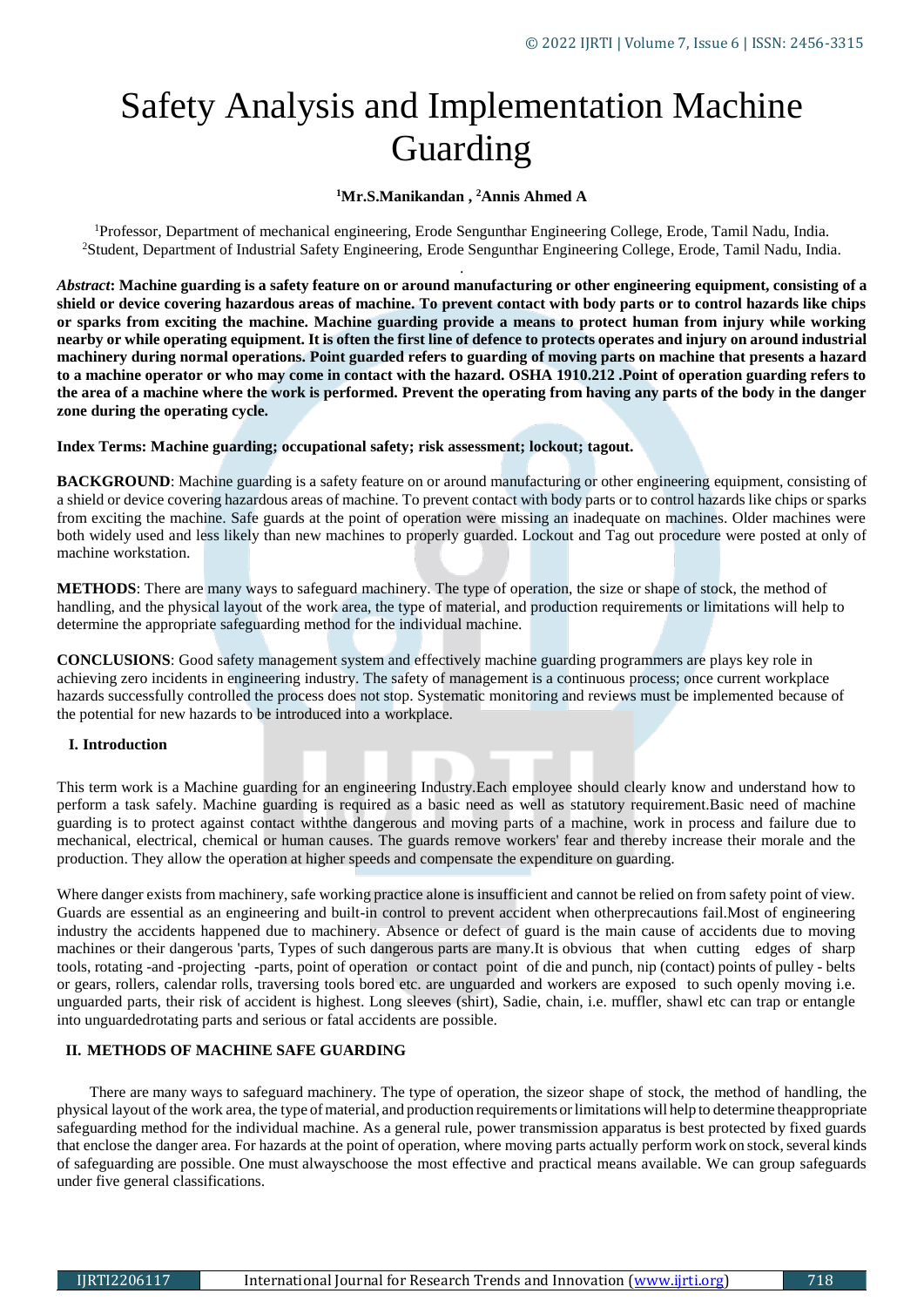#### **Two-hand Control:**

The two-hand control requires constant, concurrent pressure by the operatorto activate the machine. This kind of control requires a part-revolution clutch, brake and a brake monitor if used on a power press as shown in Figure 17. With this typeof device, the operator's hands are required to be at a safe location (on control buttons) and at a safe distance from the danger area while the machine completes its closing cycle.



#### **III. CONCLUSION**

In this term of Machine Guarding in Engineering Industry, its various manufacturing machine are significantly audited. Good safety management system and effectively machine guarding programmers are plays key role in achieving zero incidents in engineering industry. The safety of management is a continuous process; once current workplace hazards successfully controlled the process does not stop. Systematic monitoring and reviews must be implemented because of the potential for new hazards to be introduced into a workplace.

This use of new technology, equipment are substances.

The introduction of New York practices and procedures.

A change in work environment.

The introduction of new staff with different skill / knowledge levels.

## **IV. REFERRENCES**

**American National Standards Institute. 2009. ANSI B11 American National Standards for Machine Tools. McLean, VA: American National Standards Institute.**

Bureau of Labor Statistics. 2015. Occupational injuries and illnesses and fatal injuries profiles. http://data.bls.gov/gqt/InitialPage (accessed January 21, 2015).

Boyle D, Parker D, Larson C, Pessoa-Brandao L. 2000. Nature, incidence, and cause of work-related amputations in Minnesota. Am J Ind Med 37(5):542–550.

Bull N, Riise T, Moen BE. 2002. Work-related injuries and occupational safety factors in smaller enterprises—A prospective study. Occup Med (Lond) 52(2):70–74.

Friedman LS, Forst L. 2007. The impact of OSHA recordkeeping regulation changes on occupational injury and illness trends in the US: A time-series analysis. Occup Environ Med 64(7):454–460.

Friedman L, Krupczak C, Brandt-Rauf S, Forst L. 2013. Occupational amputations in Illinois 2000-2007: BLS vs. data linkage of trauma registry, hospital discharge, workers compensation databases and OSHA citations. Injury. 44(5):667–673.

Gardner D, Cross JA, Fonteyn PN, Carlopio J, Shikdar A. 1999. Mechanical equipment injuries in small manufacturing businesses. Saf Sci 33(1–2):1–12.

Landis JR, Koch GG. 1977. The measurement of observer agreement for categorical data. Biometrics 33(1):159–174.